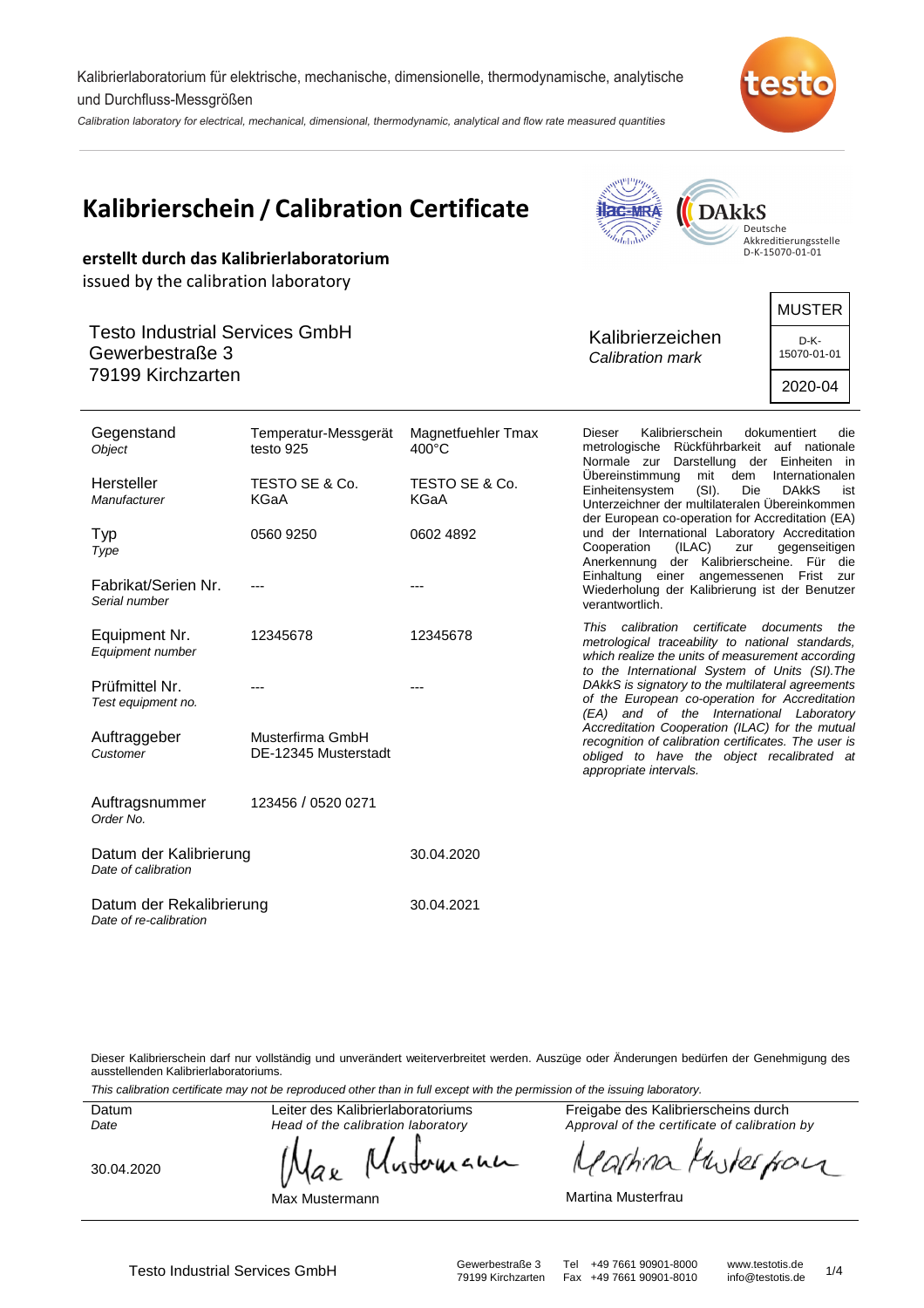MUSTER

D-K-15070-01-01

# Kalibrierschein vom calibration certificate dated 30.04.2020

### **Kalibriergegenstand** Calibration object

| Gegenstand<br>Object          | Temperatur-Messgerät testo 925 | Magnetfuehler Tmax 400°C |
|-------------------------------|--------------------------------|--------------------------|
| Inventar Nr.<br>Inventory no. | $---$                          | $--$                     |
| Standort<br>Location          | $---$                          | $---$                    |

# **Kalibrierverfahren** Calibration procedure

In der Prüfeinrichtung für Oberflächenthermometer wurde ein Prüfkörper (Oberflächengüte:0,4 µm > Ra0,4 µm) von unten geheizt.Der Prüfkörper ist in verschiedener Tiefe mit rückführbar kalibrierten Mantel-Thermoelementen versehen, die eine Messung der Temperaturverteilung im Prüfkörper erlauben. Aus der Temperaturverteilung im Innern wird die Temperatur der ungestörten Oberfläche der Prüfkörper durch Extrapolation bestimmt. Das zu kalibrierende Oberflächenthermometer wird auf die Oberflächen des Prüfkörpers unter definierten Bedingungen aufgesetzt und die Anzeige des Thermometers mit der durch Extrapolation bestimmten ungestörten Oberflächentemperatur verglichen gemäß Verfahrensbeschreibung: 4\_VB\_00016\_DE A test sample (surface quality:0,4  $\mu$ m > R<sub>a</sub>) in the testing device for surface thermometers was heated up from the bottom. The test sample is equipped with retraceably calibrated sheathed thermocouples in different depths which allow a measurement of the temperature distribution in the test sample. From the temperature distribution in the interior the temperature of the undisturbed surface of the test sample is determined by means of extrapolation. The surface thermometer to be calibrated is placed onto the surface of the test sample under defined conditions and the indication of the thermometer is compared with the undisturbed surface temperature determined by extrapolation.

### **Messbedingungen** Measuring conditions

#### Der Oberflächenfühler wurde senkrecht auf die Oberfläche des Prüfkörpers mit einer Anpresskraft von 5 N (zusätzlich zur Grundgewichtskraft der Absenkeinrichtung und der Gewichtskraft des Fühlers) aufgesetzt.

The surface probe was placed vertically onto the surface of the test sample with a contact pressure of 5 N (additionally to the basic weight pressure of the lowerator and the weight of the probe).

#### **Umgebungsbedingungen** Ambient conditions

Alle Messungen wurden im temperierten Labor durchgeführt.

All of the measurement were carried out in a tempered laboratory.

Temperatur Temperature (20...26) °C Feuchte Humidity (20...70)% rF % RH

#### **Messeinrichtungen** Measuring equipment

| Referenz                                                                     | Rückführung<br>raceability | Rekal.    | Zertifikat-Nr.<br>Certificate-no. | Eq.-Nr.    |
|------------------------------------------------------------------------------|----------------------------|-----------|-----------------------------------|------------|
| Reference                                                                    |                            | Next cal. |                                   | $Eq. -no.$ |
| DAkkS Oberflächentemperatur Einrichtung DAkkS surface tempera-<br>ture means | 15070-01-01 2018-04        | $- - -$   | 15070-01-01                       | 13246872   |

Referenzzertifikate sind auf www.primasonline.com abrufbar Reference certificates are available at www.primasonline.com



Fax +49 7661 90901-8010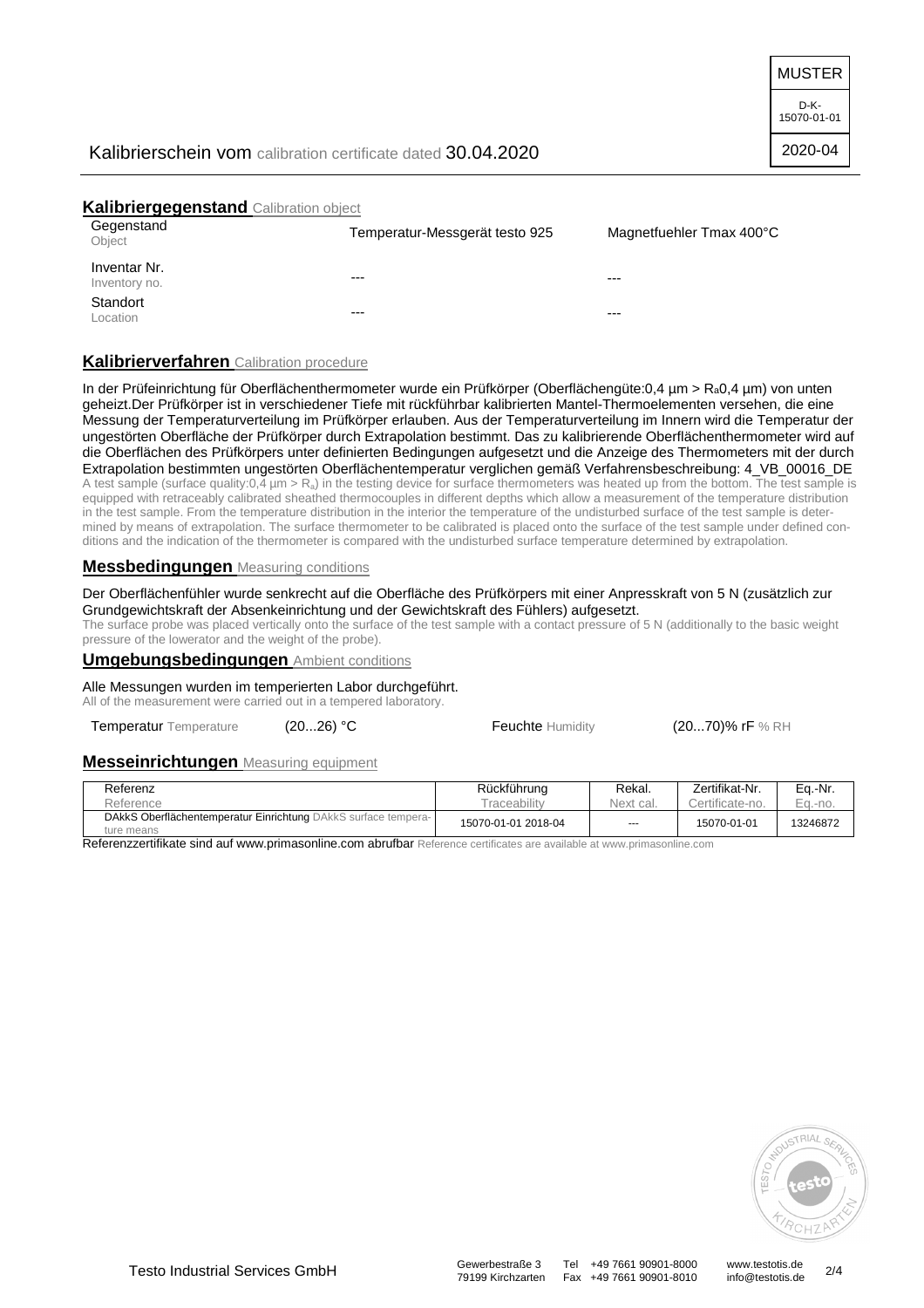MUSTER

D-K-15070-01-01

2020-04

# Kalibrierschein vom calibration certificate dated 30.04.2020

**Messergebnisse** Measuring results

Kanal Channel ---

Material Aluminium Material Aluminium

| Ungestörte<br>Oberflächen-<br>temperatur<br>des Prüfkör-<br>pers<br>Undisturbed<br>surface tempe-<br>rature of measu-<br>ring body | Anzeige des<br>Kalibrierge-<br>genstandes<br>Sample's indi-<br>cation | Abweichung<br>Deviation<br>Anzeige des Kalibrier-<br>gegenstandes - Unge-<br>störte Oberflächen-<br>temperatur<br>Sample's indication - Un-<br>disturbed surface tempera-<br>ture | Zulässige<br>Abweichung<br>Allowed devia-<br>tion | Messunsicherheit $(k=2)$<br>Measurement uncertainty $(k=2)$ | Bewertung<br>Confirmation |
|------------------------------------------------------------------------------------------------------------------------------------|-----------------------------------------------------------------------|-----------------------------------------------------------------------------------------------------------------------------------------------------------------------------------|---------------------------------------------------|-------------------------------------------------------------|---------------------------|
| °C                                                                                                                                 | °C                                                                    | °C                                                                                                                                                                                | °C                                                | °C                                                          |                           |
| 100,55                                                                                                                             | 98,5                                                                  | $-2.05$                                                                                                                                                                           | ± 8.9                                             | 0,82                                                        | pass                      |
| 200,16                                                                                                                             | 197,3                                                                 | $-2,86$                                                                                                                                                                           | ± 18,1                                            | 1,62                                                        | pass                      |
| 300,04                                                                                                                             | 294,8                                                                 | $-5.24$                                                                                                                                                                           | ± 26.4                                            | 2,44                                                        | pass                      |

Um den Oberflächenzuschlag (OFZ) korrigierte Messwerte:Surface increase corrected measurements:

| Ungestörte Oberflä-<br>chentemperatur des<br>Prüfkörpers<br>Undisturbed surface tem-<br>perature of measuring<br>body | Umgebungs-tempera-<br>tur während der Kalib-<br>rierung<br>Ambient temperature | Korrigierte Anzeige<br>mit Oberflächen-zu-<br>schlag (OFZ)<br>Corrected display with<br>surface increase | Oberflächenzuschlag<br>(OFZ)<br>Surface increase | Abweichung<br>Deviation<br>Korrigierte Anzeige des Ka-<br>libriergegenstandes - Soll-<br>temperatur<br>Corrected value of the<br>sample - nominal tempera-<br>ture |
|-----------------------------------------------------------------------------------------------------------------------|--------------------------------------------------------------------------------|----------------------------------------------------------------------------------------------------------|--------------------------------------------------|--------------------------------------------------------------------------------------------------------------------------------------------------------------------|
| t <sub>90</sub> °C                                                                                                    | °C                                                                             | $t_{90}$ °C                                                                                              |                                                  | °C                                                                                                                                                                 |
| 100.55                                                                                                                | 30.16                                                                          | 100,0                                                                                                    | 1.022                                            | $-0.55$                                                                                                                                                            |
| 200,16                                                                                                                | 30,05                                                                          | 201,0                                                                                                    | 1.022                                            | 0,84                                                                                                                                                               |
| 300,04                                                                                                                | 30,40                                                                          | 300.7                                                                                                    | 1.022                                            | 0.66                                                                                                                                                               |

#### Die korrigierte Anzeige des Kalibriergegenstandes, unter Berücksichtigung des Oberflächenzuschlags (OFZ), wird nach folgender Formel berechnet: Korrigierte Anzeige = (Anzeigewert - Umgebungstemperatur) \* Oberflächenzuschlag + Umgebungstemperatur

The corrected display of the sample has to be calculated by the following formula (the surface increase taken under consideration): Corrected display = (value of the display - ambient temperature) \* surface increase + ambient temperature

# **Messunsicherheit** Measurement uncertainty

Angegeben ist die erweiterte Messunsicherheit, die sich aus der Standardmessunsicherheit durch Multiplikation mit dem Erweiterungsfaktor k = 2 ergibt. Sie wurde gemäß EA-4/02 M: 2013 ermittelt. Der Wert der Messgröße liegt mit einer Wahrscheinlichkeit von 95% im zugeordneten Werteintervall.

The extended measurement uncertainty which is resulting from the standard measurement uncertainty by multiplying with the coverage factor  $k = 2$  is indicated. It was determined according to  $EA-4/02$  M: 2013. The value of the measured value is in the assigned value interval with a probability of 95%.

# **Bemerkungen** Remarks

--- ---



79199 Kirchzarten Fax +49 7661 90901-8010